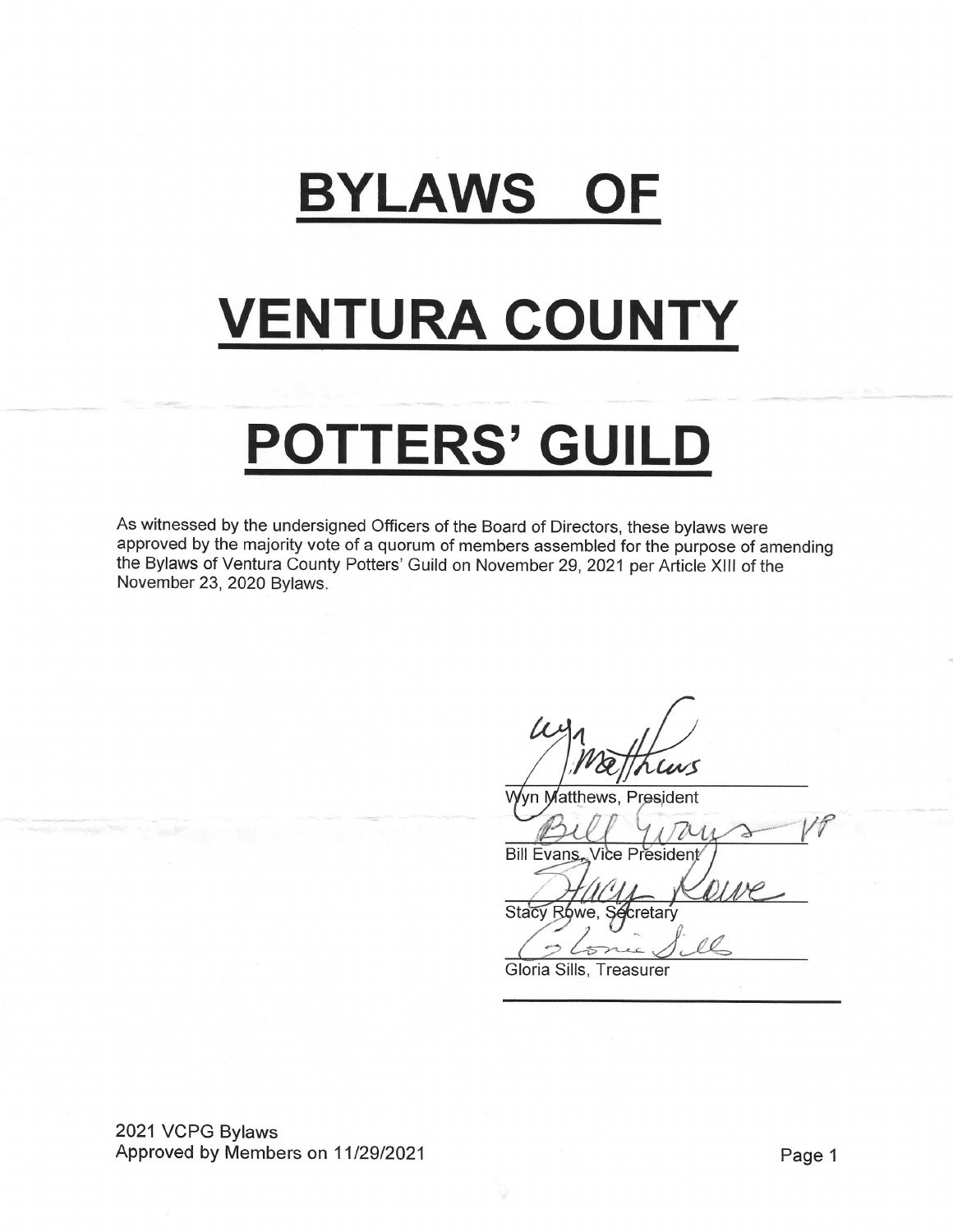### TABLE OF CONTENTS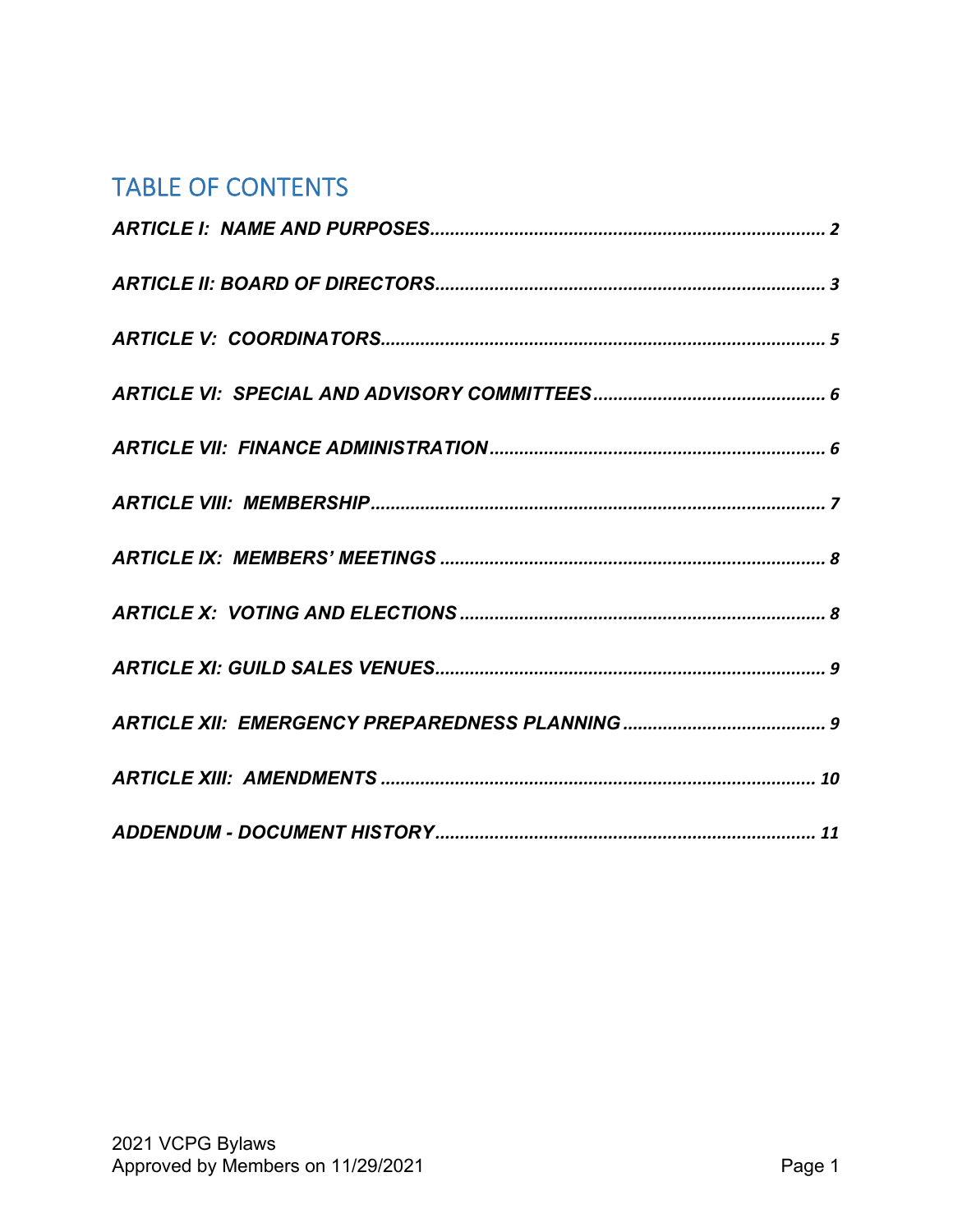#### **ARTICLE I: NAME AND PURPOSES**

- Section 1: The name of this corporation shall be Ventura County Potters' Guild.
- Section 2: The Corporation is a 501(c)6 nonprofit public benefit corporation and is not organized for the private gain of any person. It is organized under the Nonprofit Corporation Law of California ("California Nonprofit Corporation Law") for public purposes.

This corporation has been formed for charitable purposes.

#### Mission Statement:

The Ventura County Potters' Guild is a nonprofit organization committed to stimulating public interest in ceramic arts by providing networking, education and sales opportunities in an inclusive environment for all levels and interests.

Goals:

- a) Stimulate public interest and appreciation of the arts of creative ceramic pottery and sculpture.
- b) Develop and improve design, aesthetic qualities, and craftsmanship in traditional and innovative ceramics.
- c) Encourage and support ceramic artists by providing an educational atmosphere, a sharing of ideas, supporting and promoting their work as a hobbyist or professional ceramic artist, and providing education in the business of being a potter, in a spirit of group cooperation.
- d) To provide reasonably-priced venues for the exposure of the work of the membership.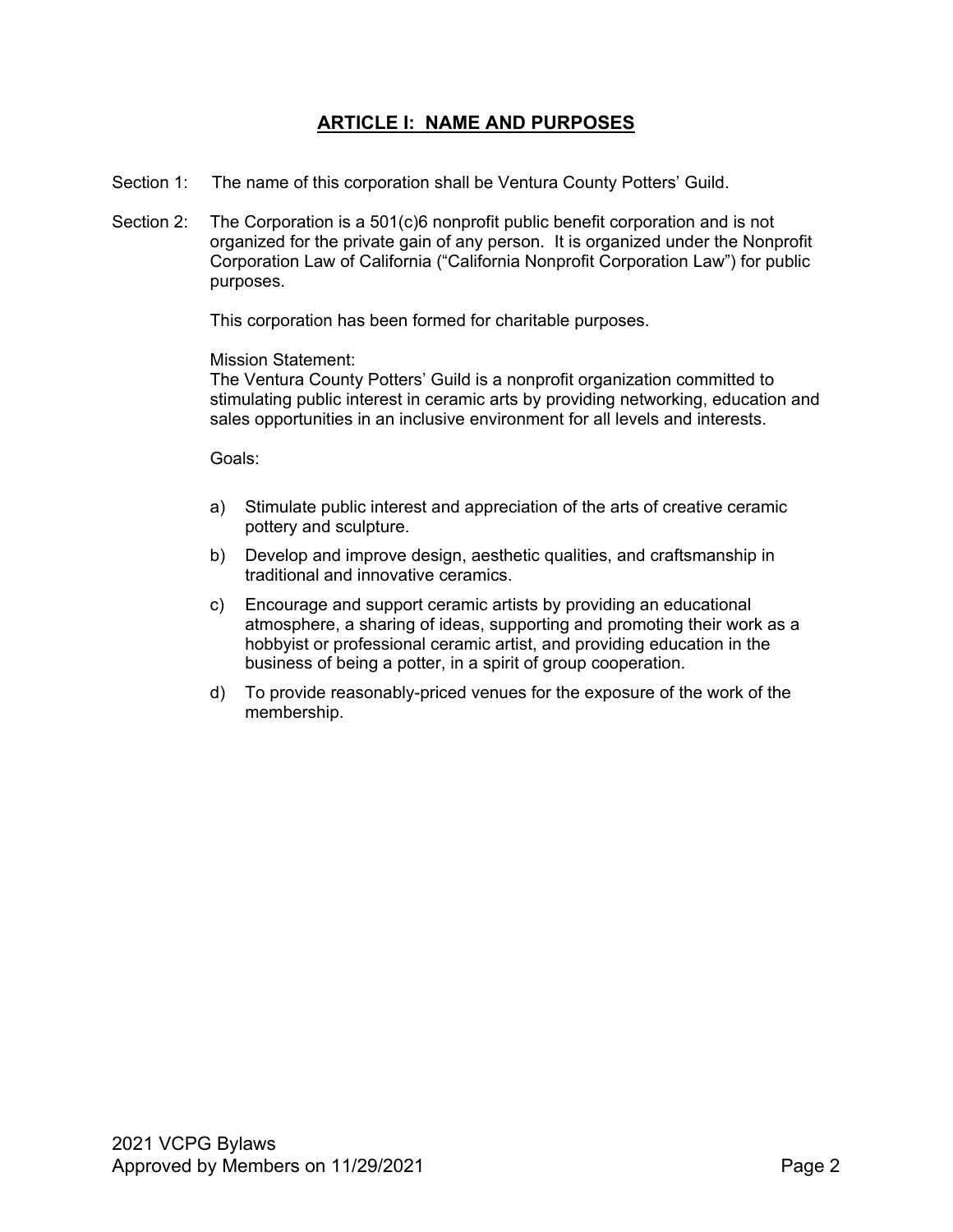#### **ARTICLE II: BOARD OF DIRECTORS**

- Section 1: The Board of Directors is responsible for the overall policies and direction of the organization.
- Section 2: The Board of Directors is composed of four Corporation Officers: President, Vice-President, Secretary and Treasurer; and Committee Chairs appointed by the Board.
- Section 3: If a Board member holds more than one voting member position, they will have only one vote.
- Section 4: Board members must be active members of the Guild
- Section 5: Board of Directors shall hold monthly meetings. Additional meetings can be held at the discretion of the Board.
- Section 6: The Board Officers shall be elected by the membership in the November Members' Meeting and by online voting – see Article X for details of an election.
- Section 7: A quorum for transaction of business shall consist of the majority of the voting members of the current Board of Directors.
- Section 8: In addition to voting in a Board meeting, on-line voting will be permitted. In the event of a time-sensitive decision, voting by email will be permitted and a record of the vote maintained in the Secretary's minutes of the next Board meeting.
- Section 9: The Directors shall not receive any compensation for their services as a Board member.
- Section 10: The President and Vice-President will be responsible for proposing replacements for vacancies in the Board of Directors and the position shall be filled by a majority vote of the quorum of the Board. A successor director so elected shall serve for the unexpired term of his or her predecessor.
- Section 11: A term is defined as two years. The President of the organization has a limit of two consecutive terms.
- Section 12: No more than half of the Officers will be up for election within a given year per the chart below. All other members of the Board will be appointed and approved by a simple majority vote of the Board.

|                     | Year ' | Year <sub>2</sub> | Year 3 | Year 4 | Year 5 | Year 6 |
|---------------------|--------|-------------------|--------|--------|--------|--------|
| President           |        |                   |        |        |        |        |
| <b>VP President</b> |        |                   |        |        |        |        |
| Secretary           |        |                   |        |        |        |        |
| Treasurer           |        |                   |        |        |        | ↗      |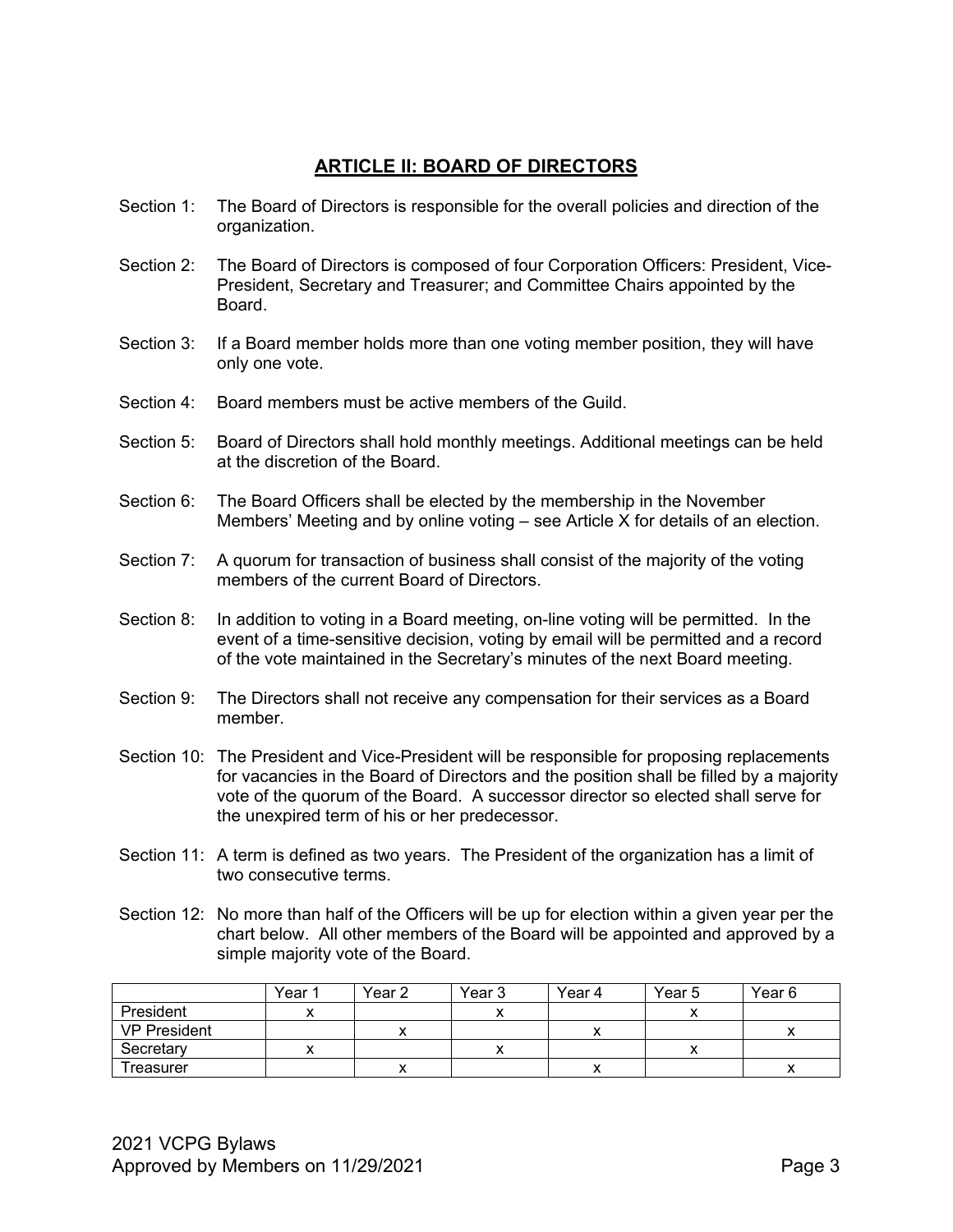- Section 13: The Board of Directors is responsible for providing all committees with guidelines that define their roles and responsibilities.
- Section 14: Any Board Member who misses three (3) consecutive Board meetings without due cause and without notifying the President may lose their place on the Board. The President shall make the notification of the Board's action in writing to the Board member.
- Section 15: Members of the Guild may remove officers of the Board by passing a motion of "no-confidence" per the Section 7222 of the California Corporations Code for Nonprofit Organizations with a quorum of members at a Members' Meeting called for that purpose or by online voting. Vacancies in the Board of Directors shall be filled by a majority vote of the remaining Board members then in office.

### **ARTICLE III: OFFICERS**

- Section 1: Officers of this corporation shall be President, Vice-President, Secretary and Treasurer.
- Section 2: The President is subject to the control and supervision of the Board of Directors. The President shall have general supervision of implementing the Board of Director's policies, direction of the organization, and the control of the business and affairs of the corporation. The President shall preside over all Members' Meetings and meetings of the Board of Directors. The President is responsible for maintaining the records of the position to include but not be limited to all documents generated by the office. These records will be maintained in secure electronic format, with controlled permission and accessible to all members upon request.
- Section 3: The Vice-President, in the absence or disability of the President, shall perform all the duties of the President. Vice-President is responsible for maintaining and publishing the Bylaws of the Corporation; determine if they are being followed and/or need revision; and conduct a formal review of the Bylaws a minimum of every three (3) years by a committee created for that purpose. The Vice-President will work to assure that the Guild is working within the stipulated boundaries of the California Nonprofit Corporation Law. The Vice-President is responsible for maintaining the records of the position to include but not be limited to all documents generated by the office and related correspondence. These records will be maintained in secure electronic format, with controlled permission and accessible to all members upon request.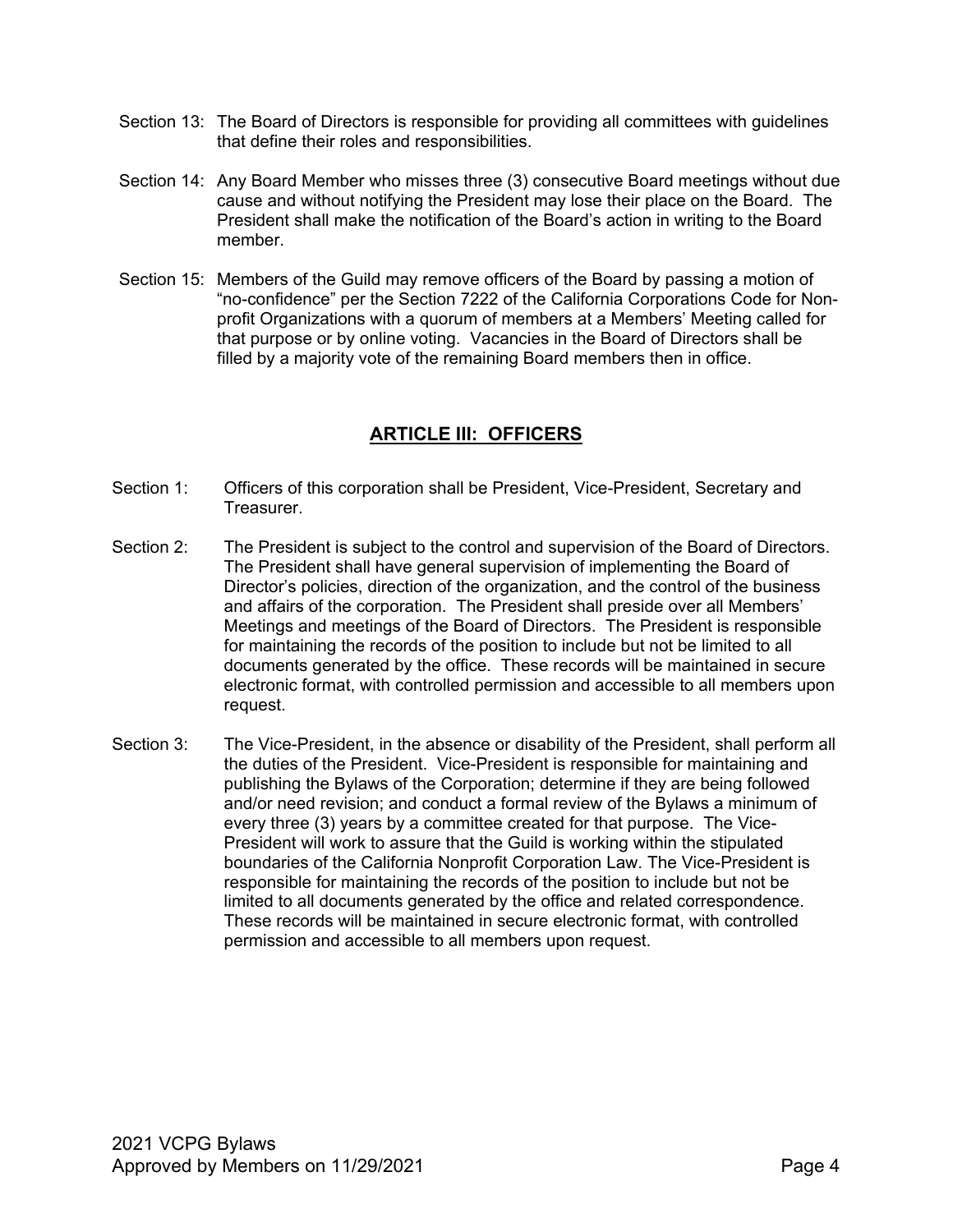- Section 4: The Secretary shall keep the minutes of each Board meeting and any business conducted at a Members' Meeting. The Secretary shall develop the agenda and keeps the minutes of each Board meeting and any business conducted at the members' meetings. The Secretary is responsible for the BOD Master Calendar that tracks all corporate activities and provides the calendar at Board meetings to allow for monitoring of activities. The Secretary is the custodian responsible for maintaining the records of the Board of Directors to include but not be limited to meeting notices, agendas, minutes, motions and related correspondence. These records will be maintained in secure electronic format, with controlled permission and accessible to all members upon request.
- Section 5: The Treasurer shall keep and maintain all necessary records of financial transactions; file any necessary tax returns, 1099 or other tax-related forms; make reports to various authorities, the Board of Directors and to the members at the Members' Meetings. The Treasurer will be responsible for monitoring and filing the bi-annual SI-100 Statement of Information to maintain our nonprofit status and making any necessary payments. The Treasurer will have check signing authority in addition to the President, Vice-President and Gallery Bookkeeper. The treasurer shall disburse funds only upon the authorization of the Board of Directors and will adhere to the precepts outlined in Article VII Finance

Administration. The Treasurer is responsible for maintaining the records of the committee to include but not be limited to financial books, all documents generated by the office, and related correspondence. These records will be maintained in secure electronic format, with controlled permission and accessible to all members upon request.

#### **ARTICLE IV: COMMITTEE CHAIRPERSONS**

- Section 1: Committee Chairpersons are responsible for a specific program and reporting their plans, progress and challenges to the Board of Directors in a timely manner. Current Committee Chair positions shall be identified in the Board of Directors Organizational Chart. When appropriate, a Chairperson will form a team to work together on common responsibilities.
- Section 2: Committee Chairpersons are voting members of the Board of Directors.

#### **ARTICLE V: COORDINATORS**

- Section 1: Coordinators are responsible for a specific program and reporting their plans, progress and challenges to the Board of Directors quarterly. Current Coordinator positions shall be identified in the Board of Directors Organizational Chart.
- Section 2: Coordinators are non-voting members of the Board.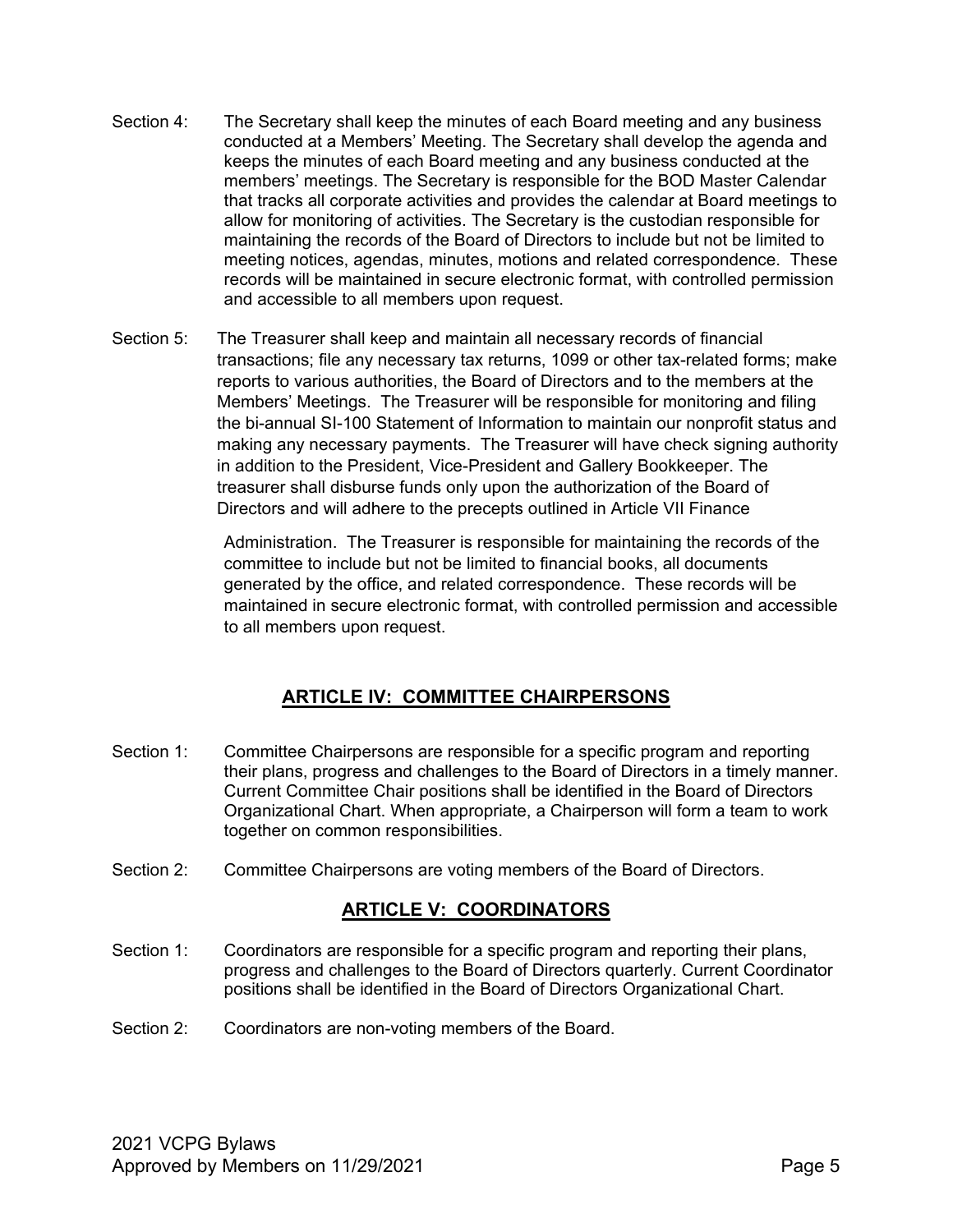#### **ARTICLE VI: SPECIAL AND ADVISORY COMMITTEES**

- Section 1: Special Committees shall be appointed by the Board of Directors to solve a specific problem or situation. Recommendations of the Special Committee will be presented to and approved by the Board of Directors; Special Committees report to the President.
- Section 2: Advisory Board members are non-Guild members, members of the community and advise the Board of Directors.

#### **ARTICLE VII: FINANCE ADMINISTRATION**

- Section 1: The fiscal year shall begin on January 1<sup>st</sup>.
- Section 2: Once a month a financial report will be provided to the Board of Directors at a Board meeting by the Treasurer. Once the report is approved it will be made available electronically to the members upon request.
- Section 3: Financial records shall be reviewed at the end of each fiscal year by the Finance Committee.
- Section 4: When a signatory of the account requires reimbursement, the transaction will be completed by another signatory.
- Section 5: Any non-budgeted disbursement of over two hundred dollars (\$200) shall require prior approval of the Board of Directors.
- Section 6: The Finance committee will monitor and maintain a reserve fund.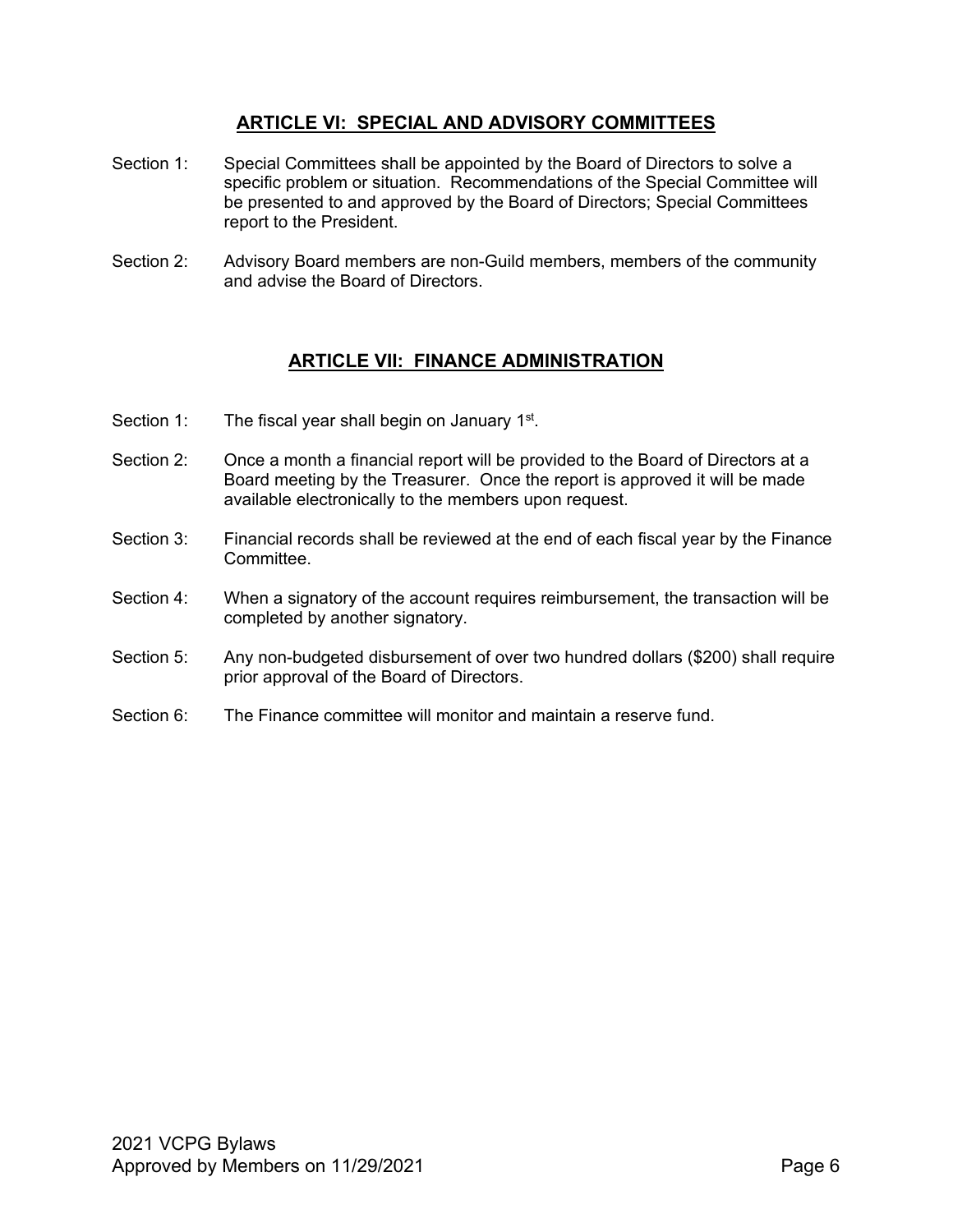#### **ARTICLE VIII: MEMBERSHIP**

- Section 1: An artist or crafts person working in ceramics or an individual who is interested in ceramic arts shall be eligible to join the Ventura County Potters' Guild in one of the following tiers:
	- a) Regular
	- b) Plus
	- c) Patron Regular
	- d) Patron Plus
- Section 2: All members are encouraged to actively participate in Guild meetings and contribute to shows, exhibits and other functions sponsored by the Guild. Membership at a Plus tier will include a commitment of annual Team Service to the Guild, its programs and activities.
- Section 3: Members who pay their dues for the current year are considered active members.
- Section 4: The term of membership shall coincide with the Guild's fiscal year January 1 – December 31. If a member joins mid-year, the membership shall commence from the date dues are paid and shall run until the end of the Guild's current fiscal year.
- Section 5: Membership shall be considered lapsed if dues have not been paid by the last day of February. Reinstatement will occur upon payment of dues. If reinstated, members must be re-juried in order to be eligible to sell at Guild venues.
- Section 6: The Board of Directors has the authority to award a Lifetime member designation in appreciation of a member's exemplary participation in and support of the Guild. Nominations for consideration of a Lifetime member designation will be presented in writing to the Board of Directors with a clear justification for the request. A Lifetime member designation excuses the honored member from payment of annual dues and from any Team Service commitment.
- Section 7: Beginning in 2023, renewal in a Plus tier is contingent upon completion of a Team Service commitment during the previous fiscal year. Requests for an exception to this requirement, due to hardship, shall be submitted to the Board in writing. The Board will make decisions on a case-by-case basis.
- Section 8: The Board of Directors will define the tiers, the benefits attached to the tiers and membership dues.
- Section 9: Applications for membership *at the Patron Regular tier* shall also be open to other non-profit organizations that support the stated mission of the Guild. These organizations are non-voting members but will receive one directory and the monthly newsletters.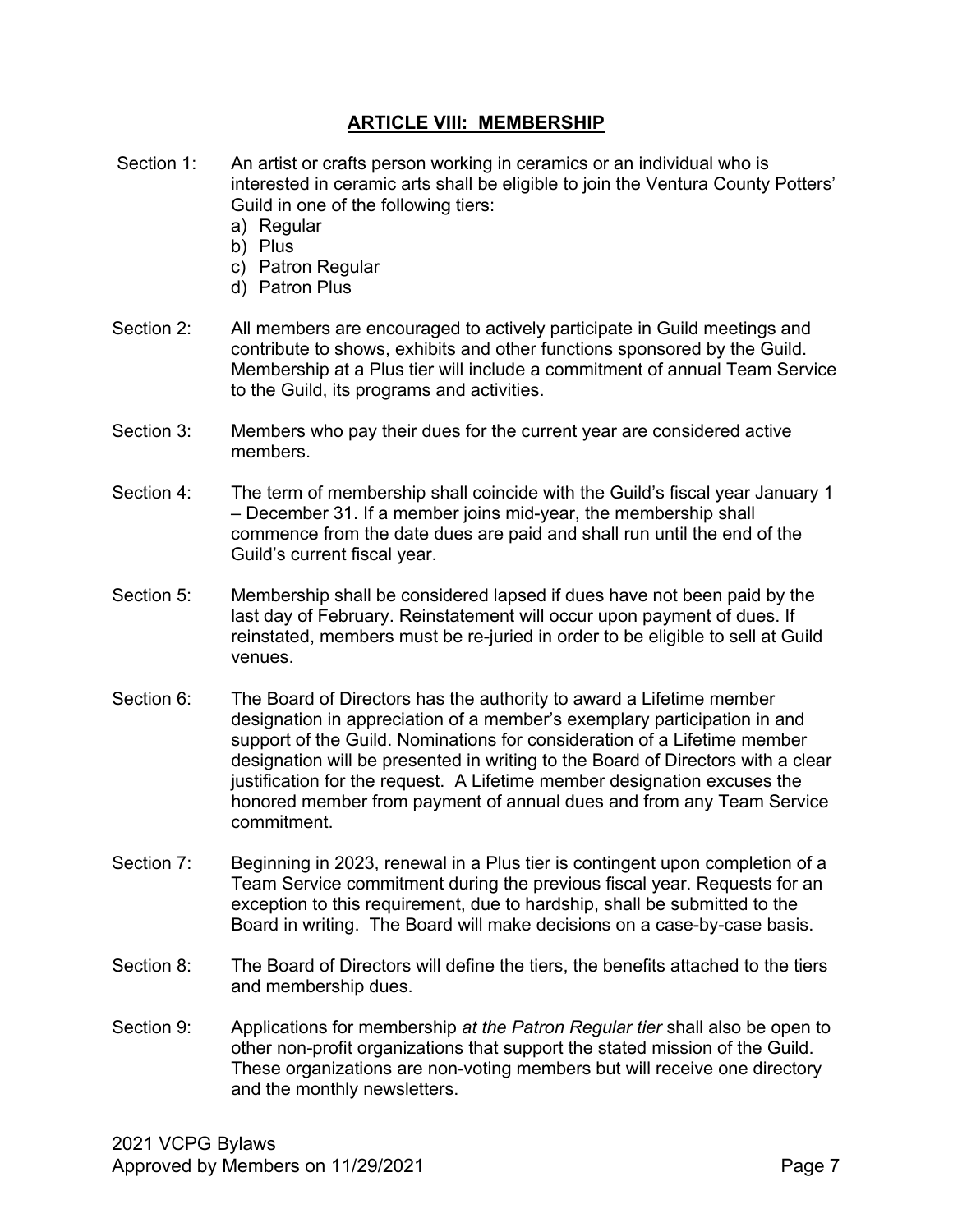#### **ARTICLE IX: MEMBERS' MEETINGS**

- Section 1: The Corporation's Annual Members' Meeting of the members shall be held in November of each year at a time and place designated by the Board.
- Section 2: Notice of the time and place of membership meetings shall be given to members by mail and/or e-mail at least seven days in advance of the meeting.

#### **ARTICLE X: VOTING AND ELECTIONS**

- Section 1: Any active member is considered to be a voting member during Members' and Annual Members' Meetings.
- Section 2: The presence of one fourth of the voting members of the Guild shall constitute a quorum for the transaction of business at any Members' Meeting. There will be no voting by proxy and any member not attending the Annual Members' Meeting may vote on-line within a week of the Annual Members' Meeting. The quorum for the election will be established by the total of number of the members voting in person and on-line.
- Section 3: A majority of a quorum shall be necessary to pass any resolution, amendment or motion, or to elect officers.
- Section 4: The officers of this corporation shall be elected by the membership at the Annual Members' Meeting in November. Nominations of those qualified and willing to serve will be made by a Guild Officer. Nominations from the floor will also be accepted.
- Section 5: The election shall be overseen by an Officer not up for election. If none of those are available, the duties will fall to the other Chairpersons.
- Section 6: A person running for office shall provide a vision statement for their intent while holding the office. This statement will be in the newsletter before the election and will be available on the ballot.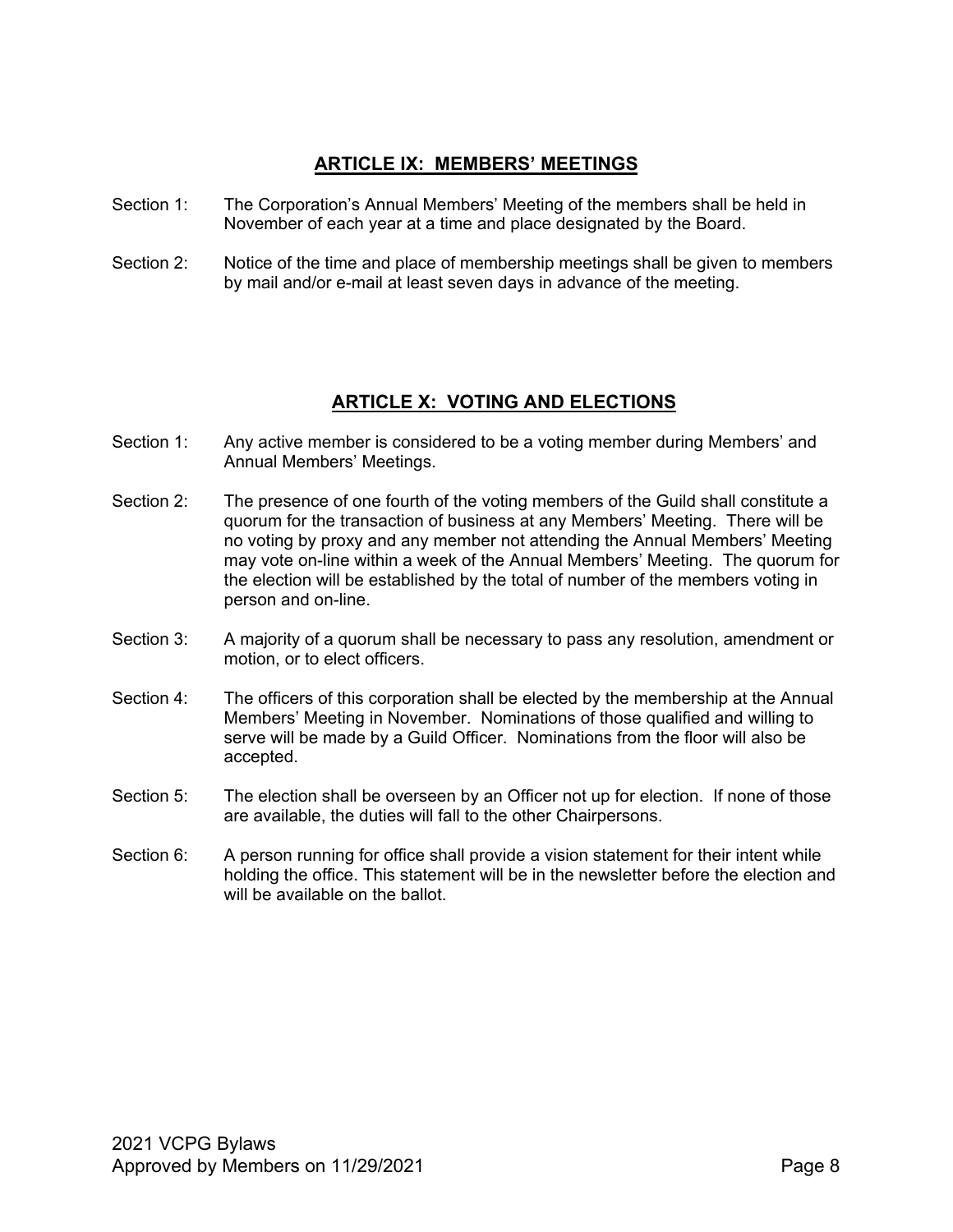#### **ARTICLE XI: GUILD SALES VENUES**

- Section 1: To be eligible to participate in sales at Guild venues a member must be qualified by and comply with the following sections.
- Section 2: To be eligible to participate at Guild sales venues one must be both:
	- a) a Juried member. You may jury as soon as you are a member by following the process outlined in the current version of Jury Guidelines for Members.
	- b) a Plus or Patron Plus member.
- Section 3: No work shall be accepted for sale that does not comply with the standards of design and craftsmanship established in the current version of the Guidelines for Sales and Shows. When an issue comes up regarding the appropriateness of work, the majority vote of the Jury Committee and/or the Board of Directors who are present shall make a determination of the work or display's appropriateness.
- Section 5: Details of the gallery process and operation are available in the current version of Guidelines for VCPG Gallery.
- Section 6: Details of the online sales process and operation are available in the current version of Guidelines for VCPG Online Sales.

#### **ARTICLE XII: EMERGENCY PREPAREDNESS PLANNING**

- Section 1: Decisions will be made to cancel or postpone VCPG events in case of emergency based on this protocol.
- Section 1: Temporary Closing of the Gallery: Ventura Harbor communicates their decision to curtail Harbor Village activities to the VCPG President, generally via email. The President then consults with the Gallery Chair, and the Gallery Chair is responsible for communicating the decision to the Gallery Committee and relevant Gallery members, with priority being the Gallery members scheduled to work shifts during the closure. If Gallery members decide on their own not to work a shift due to an emergency, they should contact the Gallery Committee member in charge of scheduling.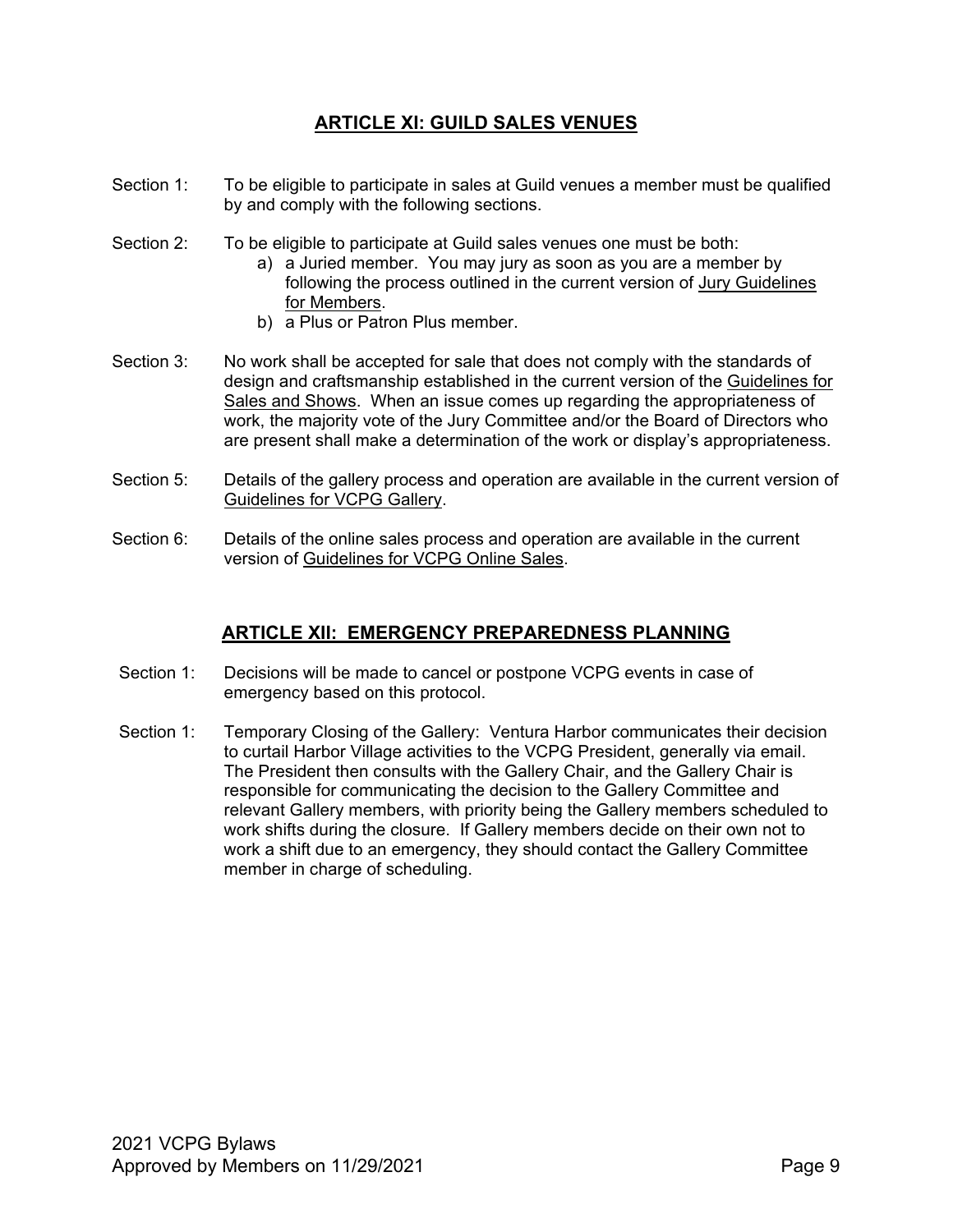Section 2: Other Guild Activities: The Board President will consult with the three other elected Board officers: Vice President, Secretary and Treasurer, and the Committee Chair(s) responsible for the event, e.g., the Director of Workshops, Director of Sales and Shows, Director of Programs, etc., to determine if a Guild meeting, sale, workshop or other event should be cancelled or postponed. For the purposes of making such emergency determinations, the requirements for a Quorum, stated elsewhere in the By-laws, are waived. Once a decision is agreed upon by the relevant Board members, based on a majority vote, the President shall be responsible for communicating the decision to the Guild membership. The relevant Committee Director shall communicate the decision to any vendors or other parties scheduled to participate in the event.

#### **ARTICLE XIII: AMENDMENTS**

Section 1: These bylaws may be amended or repealed or new bylaws may be adopted by the vote of a majority of a quorum at an Annual Members' Meeting or Members' Meeting called for that purpose.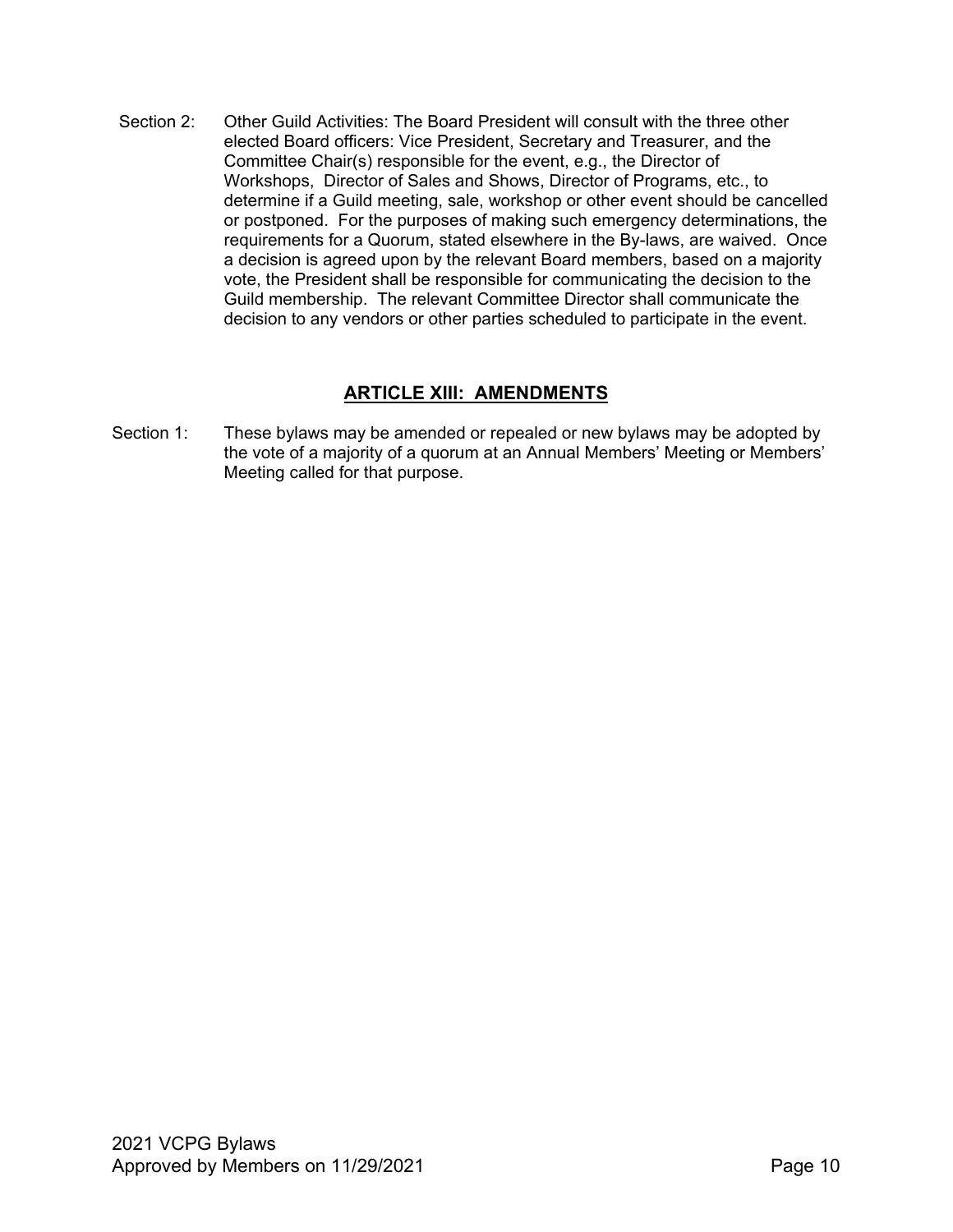### ADDENDUM - DOCUMENT HISTORY

| <b>Date</b>                                     | <b>Description</b>                                                                                                          | <b>Author/Approved</b><br><b>By</b> |
|-------------------------------------------------|-----------------------------------------------------------------------------------------------------------------------------|-------------------------------------|
| 11/22/21                                        | 1. Table of Contents was inserted at the front<br>of the document                                                           | 2021 Board of<br>Directors and      |
| File Name:<br><b>2021 VCPG</b><br><b>Bylaws</b> | 2. Consistency in spelling and use of the teams<br>"Members' Meeting and Annual Members'<br>Meeting corrected.              | <b>Members</b>                      |
|                                                 | 3. Article II, Sec 2 Delete reference to 14<br>voting members and standardize language<br>for identifying Board members.    |                                     |
|                                                 | 4. Article II, Sec 4 Deleted reference to "good<br>standing" and added "active member."                                     |                                     |
|                                                 | 5. Article II, Sec 5 Deleted reference to no<br>meetings in June, July and August.                                          |                                     |
|                                                 | 6. Article IV, Sec 1 Added "Current Committee"<br>Chair positions shall be identified in the                                |                                     |
|                                                 | Board of Directors Organizational Chart.<br>7. Article IV, Sec 3 Deleted description of<br>Chairpersons.                    |                                     |
|                                                 | 8. Article V, Sec 1 Current Coordinator<br>positions shall be identified in the Board of<br>Directors Organizational Chart. |                                     |
|                                                 | 9. Article V, Sec 1, a-c Deleted descriptions of<br>Coordinators                                                            |                                     |
|                                                 | 10. Article V, Sec 2, Coordinators are non-voting<br>members of the Board.                                                  |                                     |
|                                                 | 11. Article VIII, This revision included significant<br>overall of Article VIII:                                            |                                     |
|                                                 | a. Sec. 1 Do not limit membership to<br>Ventura County; listed names of 4 tiers<br>of membership with no description        |                                     |
|                                                 | b. Sec 2 Added, Plus Tier will have annual<br><b>Team Service commitment</b>                                                |                                     |
|                                                 | c. Sec. 3 Defined active member<br>d. Sec. 6 Defined process for Lifetime<br>member                                         |                                     |
|                                                 | e. Sec. 7 Description of renewal process for<br>Plus Membership if member does not<br>meet the team commitment the previous |                                     |
|                                                 | year.<br>Sec. 9 Description of Patron Regular tier<br>f.<br>available for other non-profit<br>organizations                 |                                     |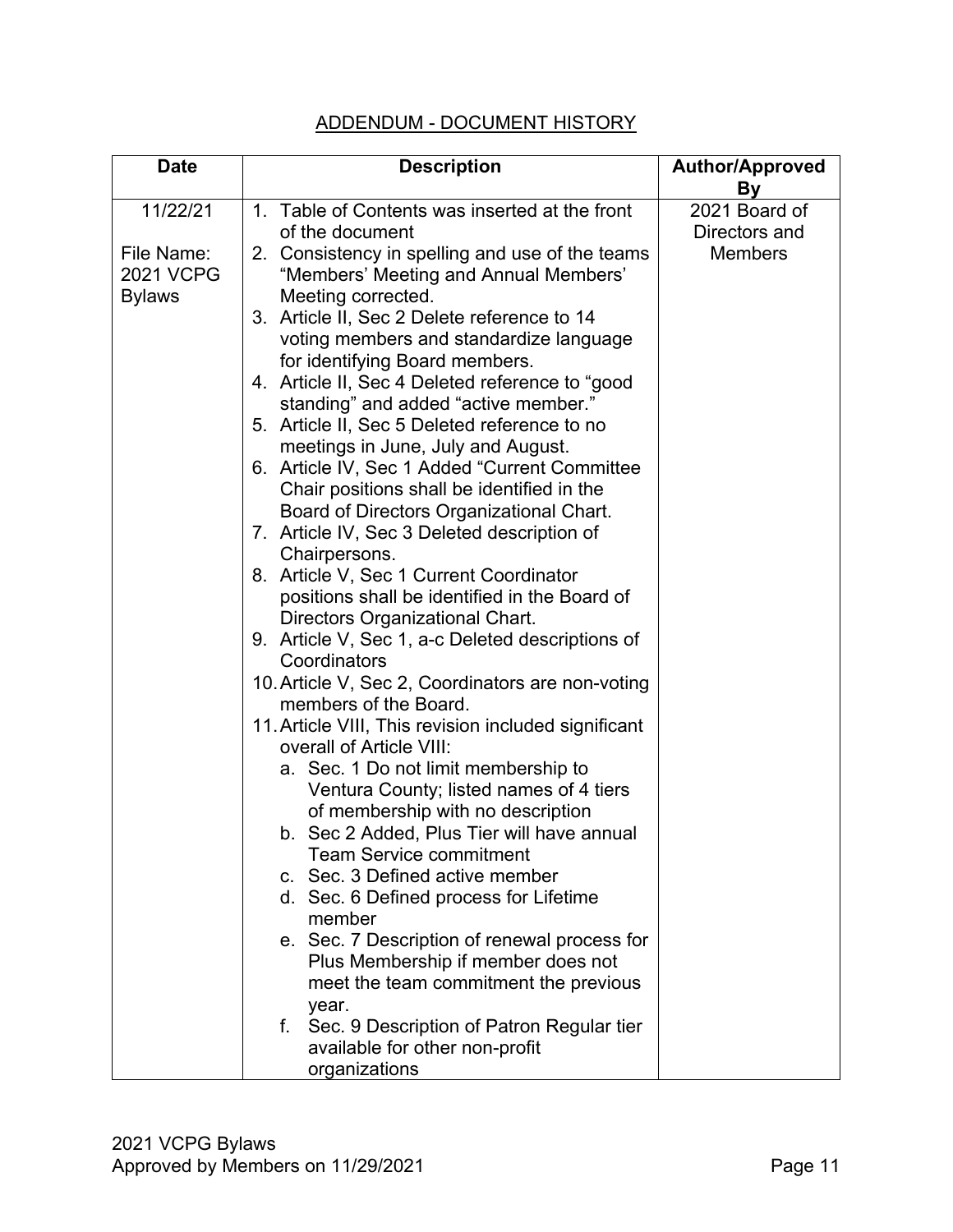| 12. Article XI, Sec 2 Deleted reference to                         |  |
|--------------------------------------------------------------------|--|
| meetings in Summer                                                 |  |
| 13. Article XI Changed title to Guild Sale                         |  |
| Venues                                                             |  |
| 14. Article XI, Sec 1 Delete reference to "shows,                  |  |
| exhibits and gallery." To be eligible to                           |  |
| participate in sales at Guild venues a                             |  |
| member must be qualified by and comply                             |  |
|                                                                    |  |
| with the following sections.                                       |  |
| 15. Article XI, Sec 2 Modify: To be eligible to                    |  |
| participate at Guild sales venues one must                         |  |
| be both:                                                           |  |
| a) A Juried member. You may jury as soon                           |  |
| as you are a member by following the                               |  |
| process outlined in the current version of                         |  |
| <b>Jury Guidelines for Members.</b>                                |  |
| b) A Plus or Patron Plus member.                                   |  |
| 16. Article XI, Sec.3 Delete reference to                          |  |
| "exhibition."                                                      |  |
| Revisions made following 2020 and Beyond<br>2020<br>2020 Board of  |  |
| Workshop and COVID Pivot Teams:<br>Directors and                   |  |
| 1. Article I added 501(c)6 and mission statement<br><b>Members</b> |  |
| 2. Article II, Section 7 BOD on-line voting and                    |  |
| voting by email                                                    |  |
| 3. Article II, Section 10 on-line voting for BOD                   |  |
| election by members                                                |  |
| 4. Article II, Sec. 11, for all but Officers, deleted              |  |
| text/chart for when each position will be elected                  |  |
| on a 2-year rotation                                               |  |
| 5. Article III removed all but President, VP and                   |  |
| Secretary, Treasurer as Officers                                   |  |
| 6. Article III, Sec 3 delete supervision of the                    |  |
| Scholarship Committee and Librarian from VP                        |  |
| 7. Article IV removed Directors descriptions from                  |  |
| Article III, renamed Directors as Chairpersons                     |  |
| (i.e., Membership Chairperson) creating Article                    |  |
| IV Committee Chairpersons.                                         |  |
| 8. Article IV, Sec 3j Scholarship moved to                         |  |
| Chairperson instead of Coordinator thus giving                     |  |
| position a vote on BOD; Article III, J                             |  |
| Scholarship changed to Outreach                                    |  |
|                                                                    |  |
| 9. Article III, I Marketing Team created                           |  |
| 10. Article III, K Online Presence Team created                    |  |
| 11. Article V deleted information regarding                        |  |
| <b>Standing Committees and moved all</b>                           |  |
| committees to Article IV with other                                |  |
| Chairpersons.<br>12. Article 10, Sec 6 if running for office will  |  |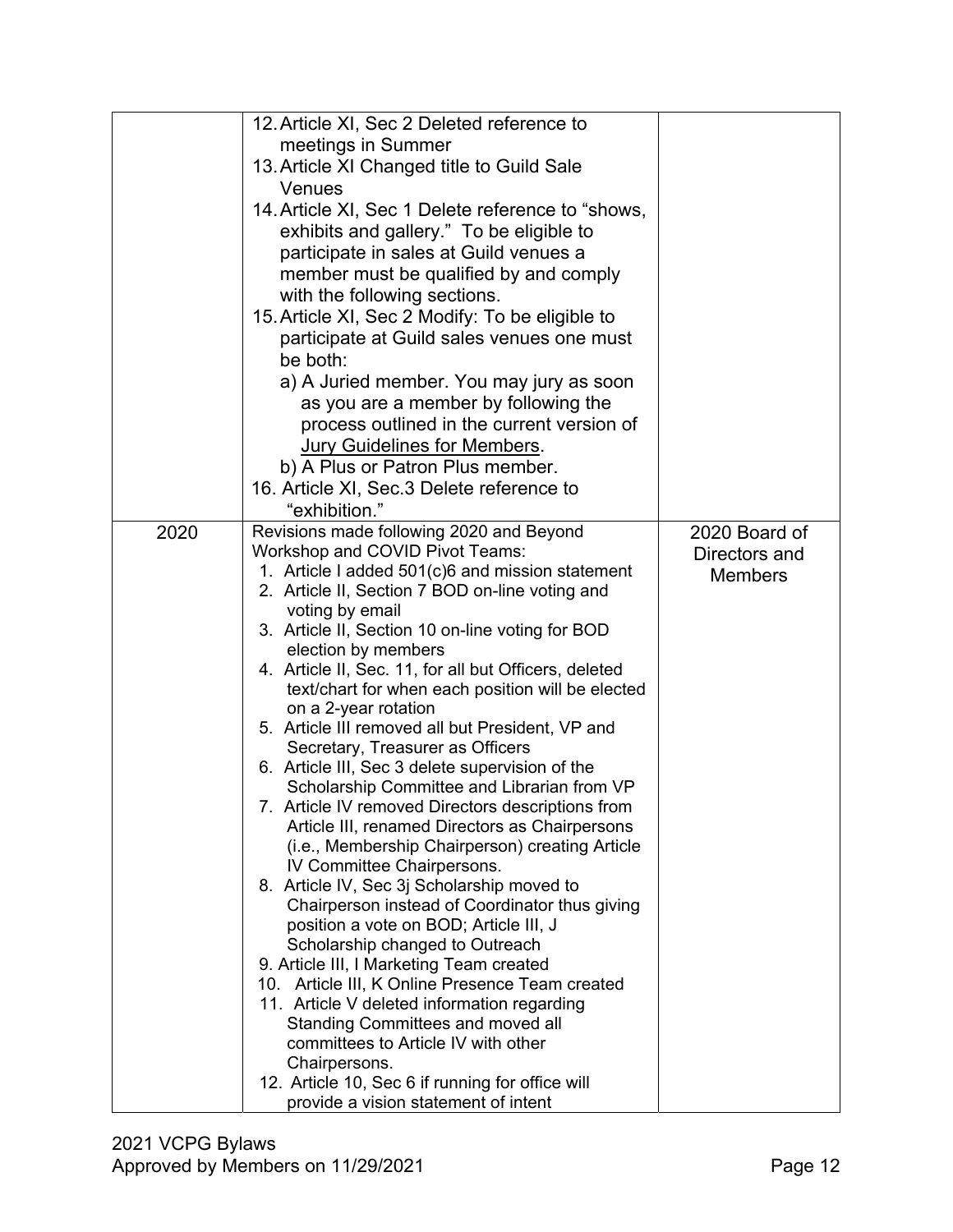| 2016<br>Electronic<br>File Name:<br><b>VCPG</b><br><b>Bylaws</b><br>Version 1.0 | 13. Article IX Membership modified definition of<br>active member.<br>14. Article IX added and defined scholarship<br>membership<br>15. Article Xi, Section 2 removed requirement that<br>you must be a member for 6 months before you<br>may sell or show with the Guild.<br>16. Article XI Sales, Shows, and Gallery: added<br>Exhibits to title, added online sales description.<br>17. Deleted the Nominating Committee and moved<br>the responsibilities to the President or Vice-<br>President.<br>18. Deleted the Governance Committee and moved<br>those responsibilities to the Vice-President.<br>19. Article XII Emergency Preparedness Plan<br>20. Article XII Amendments became XIII<br>Revision of 2008 Bylaws:<br>Fiscal year begins on January 1 <sup>st</sup> which<br>1.<br>altered dates for elections and<br>membership.<br>2.<br>Board Officers: added Vice-president,<br>changed VP's to Directors, split Shows,<br>Sales and Workshops into two<br>positions, created more complete<br>descriptions, added requirements to<br>maintain records, added term limit for<br>President.<br>3.<br>Added Standing Committees, provided<br>descriptions and added requirements to<br>maintain records. Standing Committee<br>chairs have BOD voting rights.<br>Added Coordinators for Committees,<br>4. | 2015-2016<br>Membership in<br>04/23/16 Members'<br>Meeting |
|---------------------------------------------------------------------------------|------------------------------------------------------------------------------------------------------------------------------------------------------------------------------------------------------------------------------------------------------------------------------------------------------------------------------------------------------------------------------------------------------------------------------------------------------------------------------------------------------------------------------------------------------------------------------------------------------------------------------------------------------------------------------------------------------------------------------------------------------------------------------------------------------------------------------------------------------------------------------------------------------------------------------------------------------------------------------------------------------------------------------------------------------------------------------------------------------------------------------------------------------------------------------------------------------------------------------------------------------------------------------------------------------------------------|------------------------------------------------------------|
|                                                                                 | provided descriptions and added<br>requirements to maintain records<br><b>Added Section VII Finance</b><br>5.<br>Administration.<br>Added "Gallery" to Section XII<br>6.<br>7 <sup>1</sup><br><b>Added Section VII Finance Administration</b><br>that outlines the standards for the Guild's                                                                                                                                                                                                                                                                                                                                                                                                                                                                                                                                                                                                                                                                                                                                                                                                                                                                                                                                                                                                                           |                                                            |
|                                                                                 | finances.                                                                                                                                                                                                                                                                                                                                                                                                                                                                                                                                                                                                                                                                                                                                                                                                                                                                                                                                                                                                                                                                                                                                                                                                                                                                                                              |                                                            |
| 2008                                                                            | Revised in 2008 but have no record of<br>changes, who signed, or date.                                                                                                                                                                                                                                                                                                                                                                                                                                                                                                                                                                                                                                                                                                                                                                                                                                                                                                                                                                                                                                                                                                                                                                                                                                                 | TBD                                                        |
| 04/23/2005                                                                      | As witnessed by the undersigned members of<br>the Board of Directors, these bylaws were<br>approved by the majority vote of a quorum of<br>members assembled for the purpose of<br>amending the Bylaws of Ventura County                                                                                                                                                                                                                                                                                                                                                                                                                                                                                                                                                                                                                                                                                                                                                                                                                                                                                                                                                                                                                                                                                               | 2004-2005 Board<br>of Directors                            |